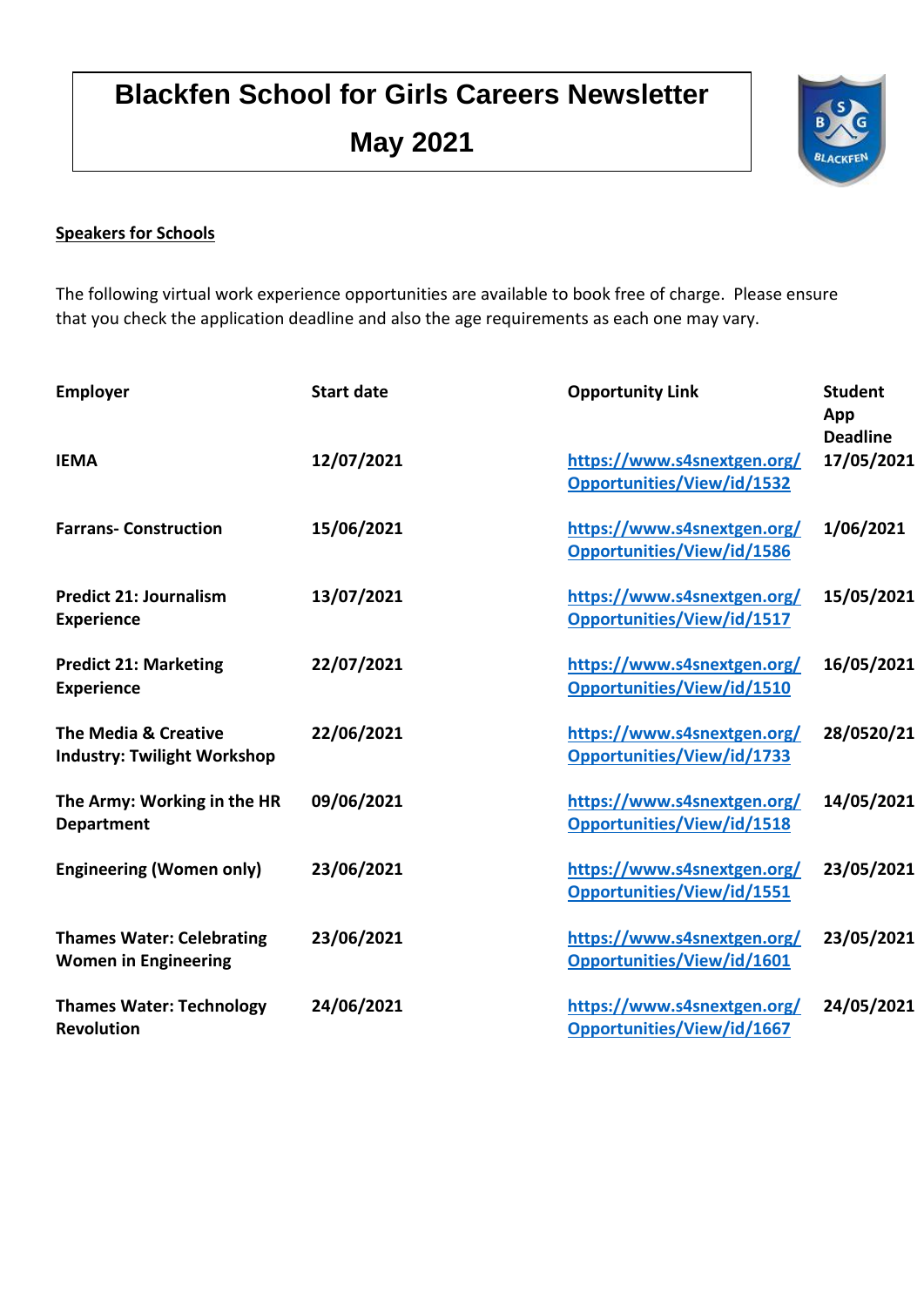#### **British Army Careers – Careers in Cyber**

- **British Army - [combining office skills and a sense of adventure](https://www.s4snextgen.org/Opportunities/View/id/1518)**
- **British Army - [careers in cyber](https://www.s4snextgen.org/Opportunities/View/id/1651)**
- **Dates: 4 & 22 June 2021**
- **Eligibility: 15 – 19 year old interested in an insight into how army careers are evolving.**
- **Application Deadline: 26 May 2021**



# **UK University & Apprenticeship Search Fair** Wednesday 26 May | 12:00 - 18:00

Join us on **Wednesday 26 May** for a **free** interactive event to help you explore your post-18 options as you start to think about your next steps. You'll be able to chat directly to experts about choosing what to do and careers opportunities, as well as receiving **vital application advice**. Explore a wide variety of universities, colleges, and apprenticeship providers from across the UK, view **virtual campus tours** and participate in **10 live webinars** including Personal Statement Advice, Choosing a Course, Careers and Employability, and Degree Apprenticeships. Register using link below: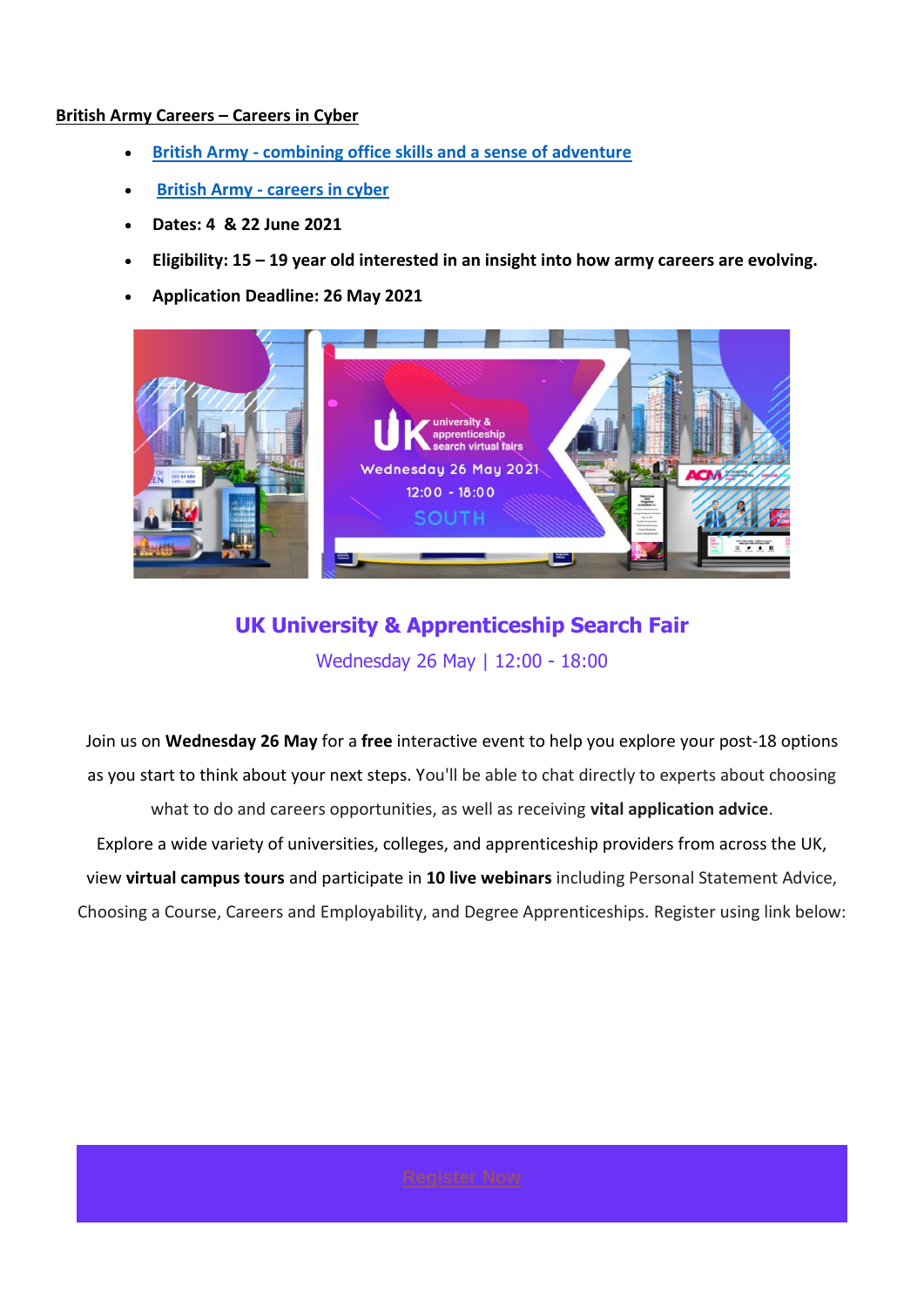

# **IBM Insight Evening** 13th May 5pm - 6pm

An evening with some of IBM's most senior Technology & Business Leaders! Come and see what it's like working for one of the world's biggest Tech companies and the exciting work they are doing across the globe!

Hear about their school leaver opportunities, summer insight days and gap year placemats. Open to all students in school / college aged 15 - 18 & interested in technology or business

# **Sign up via the link provided!**

### **IBM Insight Evening**

We have a very special evening event coming up with one of the biggest technology companies in the world; IBM.

On **Thursday 13th May, 5pm - 6pm** we'll be hosting an event with some of IBM's top Business & Technology leaders. This is the first time ever that we've been able to bring together some of IBM's most senior figures within the business to come and talk to us all about what it's like working for one of the world's largest tech companies.

It's open to all Y11, Y12 and Y13 students.

At IBM, work is more than a job — it's a calling. To build. To design. To code. To consult. To think along with clients and sell. To make markets. To invent. To collaborate. Not just to do something better, but to attempt things you've never thought possible. To lead in this new era of technology and solve some of the world's most challenging problems.

Hear about some of the exciting projects they are working on as well as their school leaver opportunities, summer insight days and gap year placements.

If you'd like to apply to this event to find out more, please click on the application link below.

#### **Application Link:**

**<https://www.research.net/r/IBM-Insight-Evening>**